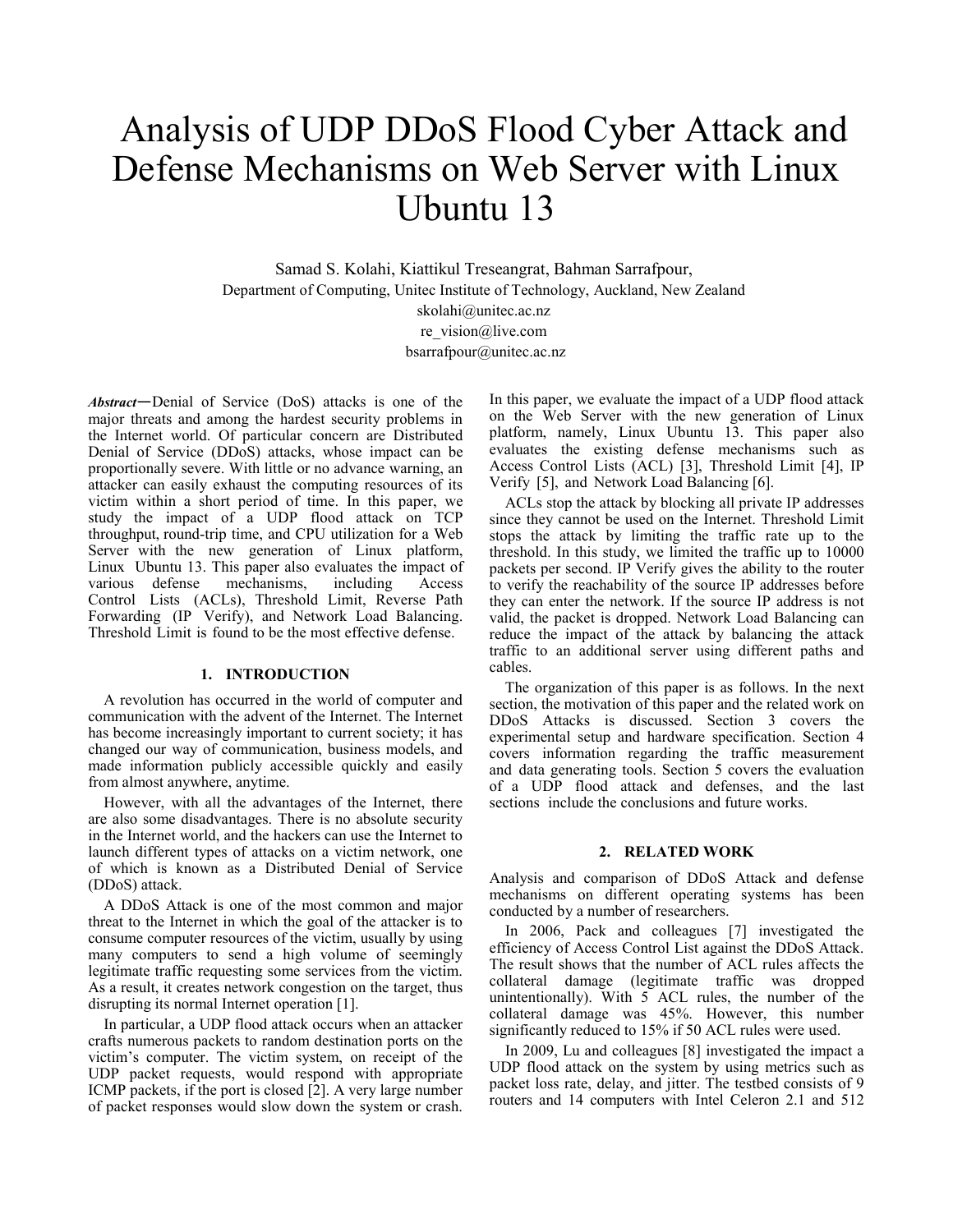memory running Linux. Iperf was a primary tool used to generate UDP traffic at 10, 15, 20 and 30Mbps. The result shows that without the attack there was no packet loss and the delay jitter value was 32.3%. During a UDP flood attack, however, the number of packet loss went up to 14.08% while the jitter slightly decreased to 29.7%.

In 2009, Rui and colleagues [9] conducted a study of DDoS prevention based on IP Verify and Threshold Limit. The simulation program in this study was .net 2005 running on Windows Server 2003 system and the total number of IP addresses tested was 12,960,000 IP addresses.

In 2011, Subramani [4] conducted an experiment on TCP and a UDP flood attack and proposed 2 defense mechanisms namely Access Control Lists and Threshold Limit. The results show that without the attack, the average response time of the server was 0.834 milliseconds while during the attack this number increased to 8.782 milliseconds. After using Access Control Lists, the average response time went down to 1.093 milliseconds, and it reduced to 6.985 milliseconds when using Threshold Limit.

In 2012, Kaur and colleagues [10] conducted an experiment on DDoS Attack using a DETER testbed. The network in this experiment consisted of three computers: an attacker computer, legitimate computer, and FTP server. The purpose of this research was to study the impact of the user throughput between computer nodes during a UDP flood attack. Traffic result shows that the average bandwidth before the attack was around 75Kbps while during the attacks, the average bandwidth has raised around 130Kbps.

There has been no work done on testing performance and defense mechanisms on Web Server with Linux Ubuntu 13. The lack of available research on the impact of a DDoS attack on Web Server with new generation of Linux platform was the main motivation behind this paper.

# **3. EXPERIMENT SETUP**

The test-bed diagram for site to site is displayed in Figure 1. The test-bed hardware setup remained constant for all experiments conducted.



Figure 1: Network test-bed.

The network was setup through a direct connection using a standard category 5e cabling between workstations. The router was used to separate two networks, and used to monitor incoming and outgoing traffic between networks. There were four types of workstations in the test-bed: Two workstations will act as attackers, one will act as a victim, and another one is used as a monitoring machine.

The workstations where the attackers perform have Hping3 [13] as an attacker generator, which is a built-in tool that is offered with Linux Back Track R3. The victim machine with Web Server has Linux Ubuntu 13 installed. The monitoring PC in which Windows 8 installed is where the different varieties of monitoring tools installed to gather data and perform the network testing analysis.

The hardware benchmark comprised of an Intel® Core™ i5 2.80 GHz processor with 8.00 GB RAM for the efficient operation of operating systems, Cisco 2811 and Cisco SG 200 were chosen as the network connection devices.

# **4. DATA GENERATION AND TRAFFIC**

### **MEASUREMENT TOOL**

TCPing [11] was the primary tool used to investigate the latency of the web server during the attack. Latency is a measure of time delay experienced in a system. By using TCPing we can measure the response times and hence we have calculated the latency of the victim computer.

Iperf [12] was selected as the tool to measure the user throughput and packet loss during the attack. Iperf has a client and server functionality, and can measure the throughput between the two ends, either unidirectional or bi-directionally. It is open source software and runs on various platforms including Linux, and Windows.

Hping3 [13] was chosen as an attacker generator, which is a built-in tool that is offered with Linux Back Track R3. HPing3 allows users to generate different types of DDoS attacks including UDP, TCP, and Smurf attack.

Webstress Server Tool [16] was used to generate legitimate traffic. It is software for load and performance testing of a webserver. Webstress Server Tool is designed to simulate multiple users accessing to a website.

All performance evaluation tests were run for 5 minutes, which generated the attack traffic at approximately 3.5 million packets per run. The legitimate traffic was generated by Webstress Server Tool, which generate the connection request from users to the webserver assuming on average 10 users per second. To ensure high data accuracy, each test was repeated at least 30 times and data average and runs continued until standard deviation of results was below 0.07% of the average.

# **5. EXPERIMENTAL RESULTS**

The experiments were conducted to evaluate and compare TCP throughputs, round-trip time and CPU utilization before and during the attack on Web Server with Linux Ubuntu 13. This section also evaluates four defense mechanisms, namely, Access Control Lists, Threshold Limit, IP Verify, and Network Load Balancing.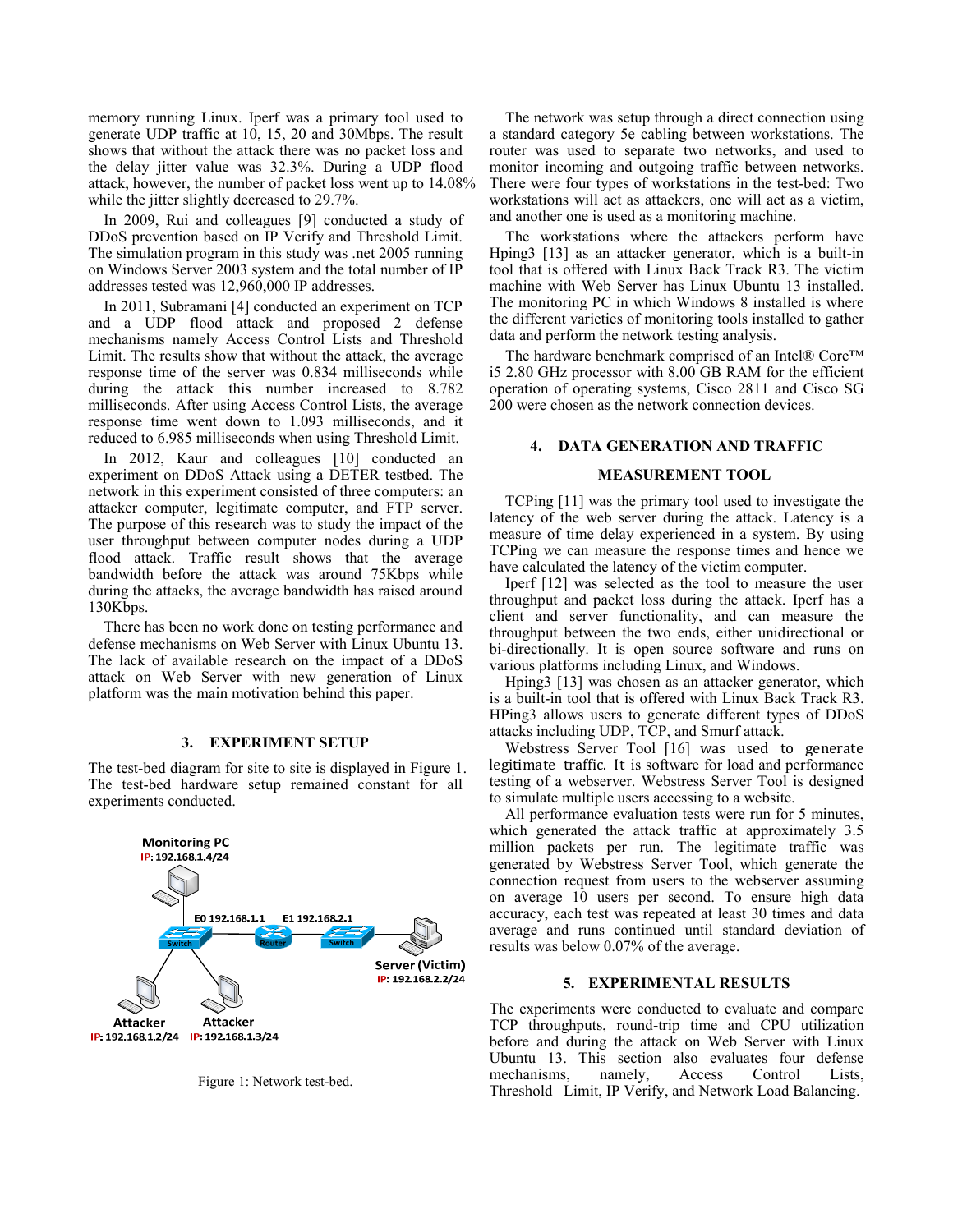#### **5.1 Impact of a UDP flood attack on Linux U Ubuntu 13**

Figure 2 illustrates the TCP throughput values before and during the DDoS attack. TCP is the transmission protocols used for webserver traffic.



Figure 2: TCP Throughput before and during attack on Web Server.

Overall, the result shows TCP th hroughput value decreased significantly after launching the attack. The TCP throughput value before the attack was constant at 94 Mbps. During the attack, this figure dropped significantly to 0.36 Mbps. This is because an attacker sent a large number of UDP packets to the victim computer and eventually caused the network congestion. Also, it is caused by the nature of TCP that connection-oriented as it reduces its transmission rate when bandwidth exceeds its receiving ability [16]. It can be noted that throughput value durin g the attack was almost stable after 3 seconds, and it was between 0.36 to 0.45 Mbps.



Figure 3: Round-trip time before and during the attack on Web Server.

Figure 3 shows the average round-trip time (RTT) for 30 runs before and during a UDP flood attack k on Web Server with Linux Ubuntu 13. The result shows that the average RTT before the attack was 0.62ms. During the attack,

however, the average RTT increased significantly to 26.42ms



Figure 4: CPU utilization before and during the attack on Web Server.

Figure 4 illustrates the CPU utiliz zation before and during the attack. The result shows that th he CPU usage before the attack was constant at 0.3% to 0. .5%. During the attack, however, the CPU utilization went up at approximately 6% within 2 seconds and increased to 17% in 4 seconds. Afterwards, it remained steady at 23.5% to 24.9%. The computer needs more processing to action the DDoS UDP flood attack traffic.

## **5.2 Evaluation of DDoS defenses on W Web Server with Linux Ubuntu 13**

Figure 5 shows the impact of the U UDP flood attack on TCP throughputs after using defenses, na amely, ACLs, Threshold Limit, IP Verify, and Network Load Balancing. Additional server was added to do the load balancing.



Figure 5: TCP Throughput on Web S Server after using DDoS defenses.

Figure 5 shows TCP throughput values were increased after using defenses. The TCP throughput value before the attack was stable at 94.1 Mbps. During the attack, this number significantly dropped to 0.3 6 Mbps.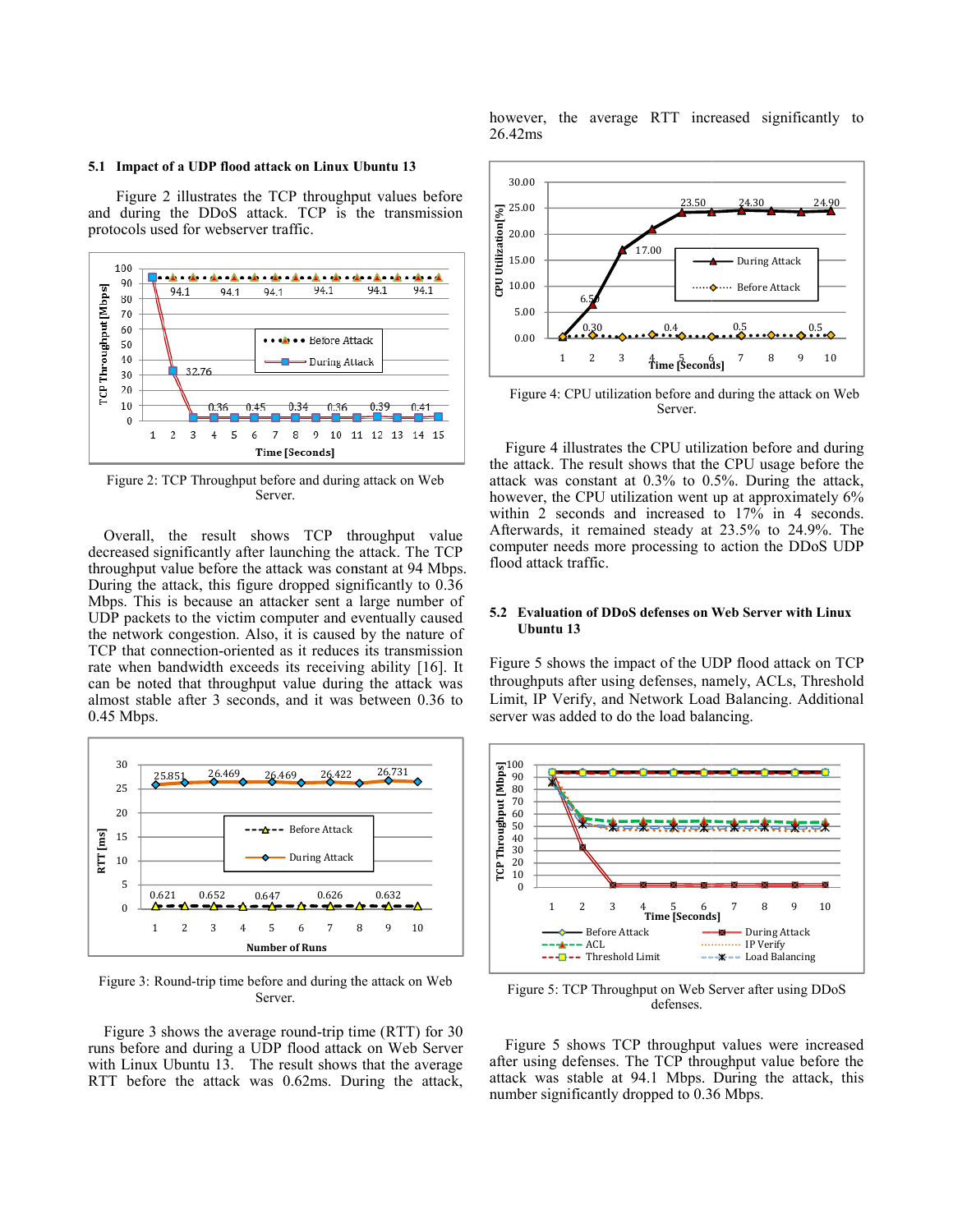In terms of defenses, Threshold Limit [4] was the most effective solution in this study, which increased the throughput value from 0.36 to 94 Mbps. Access Control Lists [3], Network Load Balancing [6], and IP Verify [5] increased moderately the TCP throughput values to 53.37 Mbps, 47.29 Mbps, and 46.93 Mbps, respectively.



Figure 6: RTT on Web Server after using DDoS defenses.

Figure 6 shows the comparison of round-trip time after using DDoS defenses on Web Server with Linux Ubuntu 13. On the whole, the result shows that the RTT value was decreased after using defenses with the exceptions for Network Load Balancing. IP Verify was the most effective defense in this study, which reduced the RTT from 26.422ms to 25.604ms. Threshold Limit came in second, and reduced the RTT to 25.98ms, while ACLs reduced the delay value to 26.007ms.

Interestingly, Network Load Balancing resulted in the highest RTT, which was 26.487ms. It can be noted that this number was even higher than the RTT value during the attack. The reason is that this defense requires the system resources to examine incoming packets and make loadbalancing decisions, and thus impose an overhead on network performance [6].



Figure 7: CPU utilization on Web Server after using DDoS defenses.

 Figure 7 shows the average CPU utilization before and after using DDoS defenses on Web Server with Linux Ubuntu 13. The result shows that the CPU usage before the attack was stable at around 0.3% to 0.5%. During the attack, the CPU usage increased to 24.9%. The most effective defense in this study was the Threshold Limit, which reduced the CPU usage from 24.9% to 3%. IP Verify reduced the server's CPU to 10%. ACLs reduced the CPU usage from 24% to 15%, while Network Load Balancing decreased the CPU usage to 18%.

# **6. CONCLUSION**

In this paper, we studied the impact of a UDP flood attack on Web Server with the new generation of Linux platform, namely, Linux Ubuntu 13. The result showed that the TCP throughput before the attack was constant at 94.1 Mbps and dropped significantly to 0.36 during the attack. The RTT result shows the average RTT before the attack was 0.62ms. During the attack, the average RTT increased significantly to 26.42ms. The CPU result shows that the CPU usage before the attack was constant at 0.3% to 0.5%. During the attack, the CPU utilization went up to 24%.

 After using defenses, Threshold Limit was the most effective defense, which significantly increased the TCP throughput value from 0.36 to 94 Mbps, whereas the rest of defenses could increase the throughputs between 46.93 and 53.37 Mbps. The RTT result after using defenses showed that IP Verify was the most effective defense as it reduced the RTT value from 26.42ms to 25.60ms. On the other hand, Network Load Balancing resulted in the highest RTT, which increased the RTT from 26.422ms to 26.487ms. After using defenses, Threshold Limit significantly reduced the CPU usage from 24.9 to 3% whereas the rest of defenses reduced the CPU usage ranging from 10% to 18%.

# **FUTURE WORKS**

In future, we plan to extend this study by incorporating latest operating systems such as OS X Lion 10.7, Linux Fedora 20, Linux GNOME 3.12, and Windows 8.1 system. In addition, the denial of service attack exploiting IPv6 mobility will be investigated.

### **REFERENCES**

- [1] B. Gupta, C. Joshi, and M. Misra. "Distributed Denial of Service Prevention Techniques" IJCEE, vol. 2, no. 3, 2010, pp. 268-276.
- [2] A. Singh and D, Junefa. "Agent Based Preventive Measure for UDP Flood Attack in DDoS Attacks" IJEST, vol.2, no. 8, 2010, pp. 3405- 3411.
- [3] Y. Rekhter. Address Allocation for Private Internets. RFC 1918, February 1996.
- [4] R. Subramani, "Denial of Service Attacks and Mitigation Techniques: Real Time Implementation with Detailed Analysis," The SANS Institute, 2011.
- [5] F. Baker, and P. Savola. "Ingress Filtering for Multihomed Networks" RFC 3704, March 2004.
- [6] Microsoft (2014). Network Load Balancing Technical Overview. Available:http://technet.microsoft.com/en-us/library/bb742455.aspx
- [7] G. Pack, J. Yoon, E. Collins, and C. Estan. "On Filtering of DDoS Attacks Based on Source Address Prefixes.," presented at the Securecomm and Workshops, Baltimore, 2006.